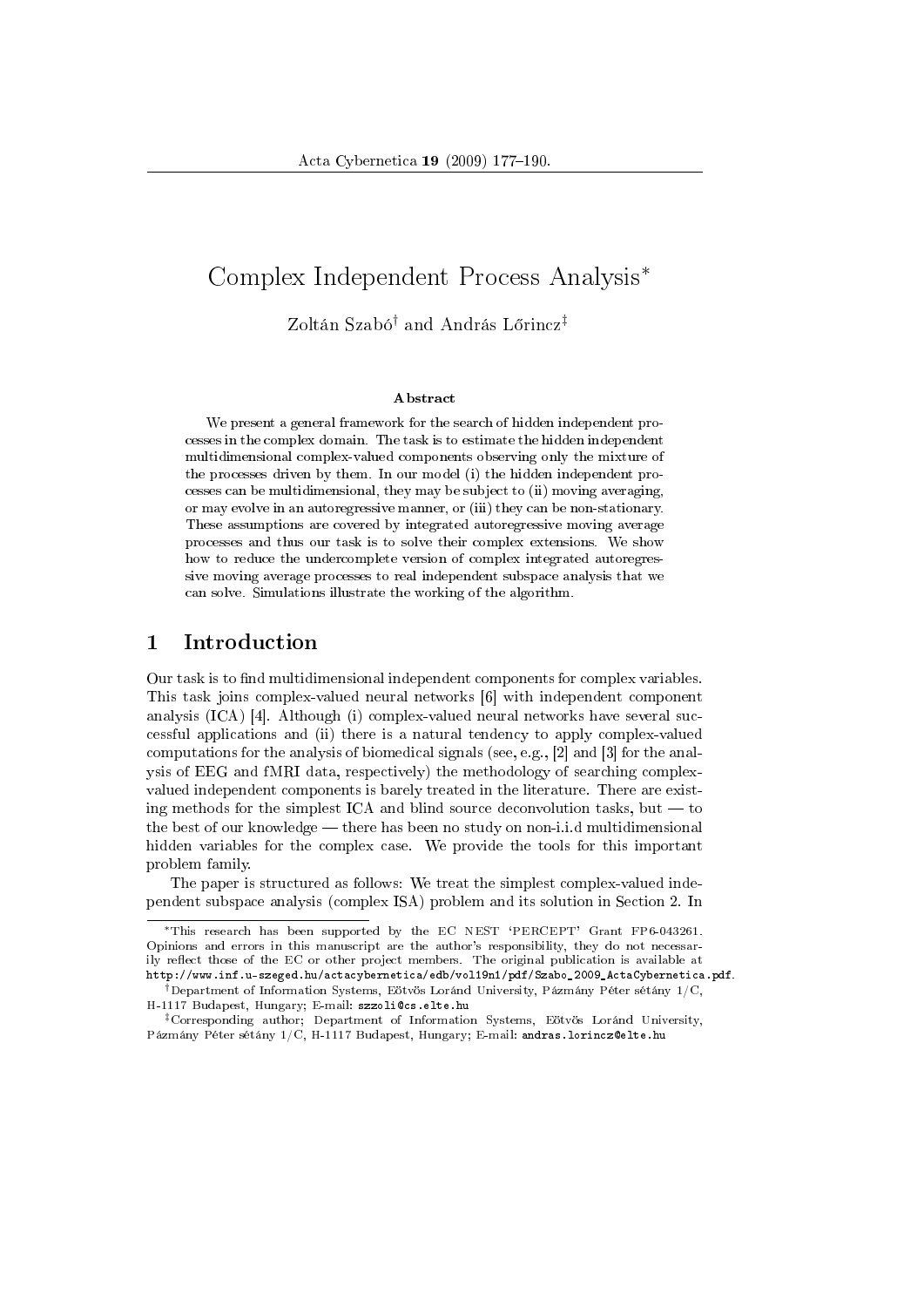the next section, the more general task, the complex-valued integrated autoregressive moving average independent subspace task is formulated. Section 4 contains our numerical illustrations. Conclusions are drawn in Section 5. The Appendix elaborates on the reduction technique: we show the series of transcriptions that reduce this task family to real independent subspace analysis.

## 2 The ISA Model

Below, in Section 2.1 we introduce the independent subspace analysis (ISA) problem. We show, how to reduce the complex-valued case to the real-valued one in Section 2.2.

#### 2.1 The ISA Equations

We provide a joined formalism below for both the real and the complex-valued ISA models. To do so, let  $K \in \{R, C\}$  may stand for either real or for complex numbers and  $\mathbb{K}^{D_1 \times D_2}$  denote the set of  $D_1 \times D_2$  matrices over K. The definition of the ISA task is as follows. We assume *M* pieces of hidden independent multidimensional random variables  $(\textit{components})$ .<sup>1</sup> Only the linear mixture of these variables is available for observation. Formally,

$$
\mathbf{x}(t) = \mathbf{A}\mathbf{e}(t),\tag{1}
$$

where  $\mathbf{e}(t) = [\mathbf{e}^{1}(t); \ldots; \mathbf{e}^{M}(t)] \in \mathbb{K}^{D_e}$  ( $D_e = Md$ ) is a vector concatenated of the independent components  $e^m(t) \in \mathbb{R}^d$ , where – for the sake of notational simplicity  $-$  we used identical dimension for each components. The dimensions of observation **x** and hidden source **e** are  $D_x$  and  $D_e$ , respectively.  $\mathbf{A} \in \mathbb{K}^{D_x \times D_e}$  is the so-called mixing matrix. The goal of the ISA task is to estimate the original source  $e(t)$  from observations  $\mathbf{x}(t)$ . Our ISA assumptions are the followings:

- 1. For a given  $m$ ,  $e^m(t)$  is i.i.d. in time  $t$ .
- 2.  $I(e^1, \ldots, e^M) = 0$ , where *I* stands for the mutual information of the arguments.
- 3.  $\mathbf{A} \in \mathbb{K}^{D_x \times D_s}$  has full column rank, so it has a left inverse.

If  $\mathbb{K} = \mathbb{C}$ , then one can talk about complex-valued ISA (complex ISA). For the case of  $\mathbb{K} = \mathbb{R}$ , the ISA task is real-valued. The particular case of  $d = 1$  gives rise to the ICA task.

<sup>&</sup>lt;sup>1</sup>An excellent review can be found in [5] on complex random variables. Throughout this paper all complex variables are assumed to be full, i.e., they are not concentrated in any lower dimensional complex subspace.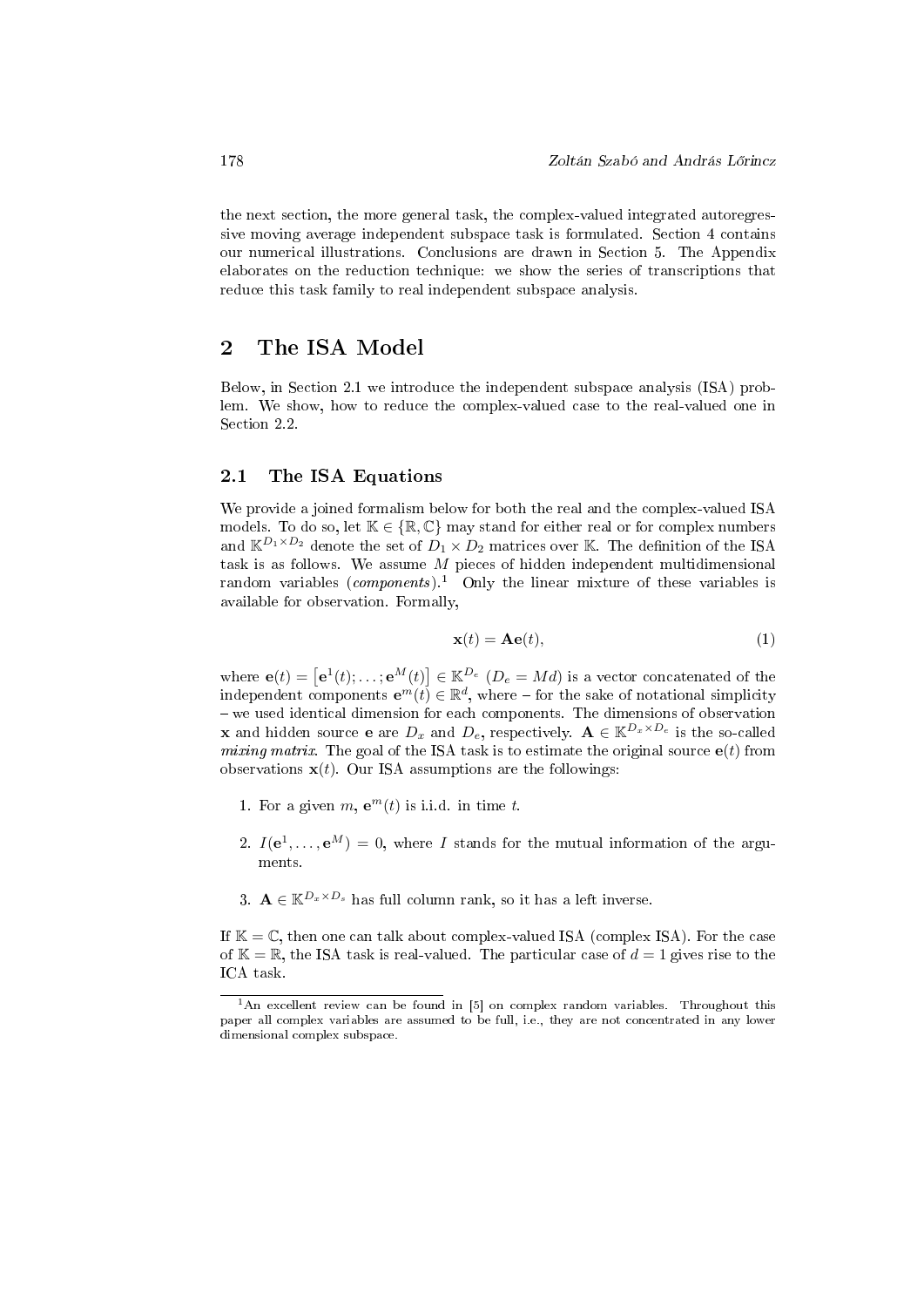#### 2.2 Reduction of Complex-valued ISA to Real-valued ISA

In what follows, the complex ISA task is reduced to a real-valued one. To do so, consider the mappings

$$
\varphi_v : \mathbb{C}^L \ni \mathbf{v} \mapsto \mathbf{v} \otimes \left[ \begin{array}{c} \Re(\cdot) \\ \Im(\cdot) \end{array} \right] \in \mathbb{R}^{2L}, \tag{2}
$$

$$
\varphi_M : \mathbb{C}^{L_1 \times L_2} \ni \mathbf{M} \mapsto \mathbf{M} \otimes \left[ \begin{array}{cc} \Re(\cdot) & -\Im(\cdot) \\ \Im(\cdot) & \Re(\cdot) \end{array} \right] \in \mathbb{R}^{2L_1 \times 2L_2}, \tag{3}
$$

where ⊗ is the Kronecker product,  $\Re$  stands for the real part,  $\Im$  for the imaginary part, subscript '*v*' ('*M*') for vector (matrix). Known properties of mappings  $\varphi_n$ , *ϕ<sup>M</sup>* are as follows [8]:

$$
\det[\varphi_M(\mathbf{M})] = |\det(\mathbf{M})|^2 \tag{M \in \mathbb{C}^{L \times L}}, \tag{4}
$$

$$
\varphi_M(\mathbf{M}_1 \mathbf{M}_2) = \varphi_M(\mathbf{M}_1) \varphi_M(\mathbf{M}_2) \qquad (\mathbf{M}_1 \in \mathbb{C}^{L_1 \times L_2}, \mathbf{M}_2 \in \mathbb{C}^{L_2 \times L_3}), \quad (5)
$$

$$
\varphi_v(\mathbf{M} \mathbf{v}) = \varphi_M(\mathbf{M}) \varphi_v(\mathbf{v}) \qquad (\mathbf{M} \in \mathbb{C}^{L_1 \times L_2}, \mathbf{v} \in \mathbb{C}^{L_2}), \quad (6)
$$

$$
\varphi_M(\mathbf{M}_1 + \mathbf{M}_2) = \varphi_M(\mathbf{M}_1) + \varphi_M(\mathbf{M}_2) \tag{M}_1, \mathbf{M}_2 \in \mathbb{C}^{L_1 \times L_2}, \tag{7}
$$

$$
\varphi_M(c\mathbf{M}) = c\varphi_M(\mathbf{M}) \qquad (\mathbf{M} \in \mathbb{C}^{L_1 \times L_2}, c \in \mathbb{R}). \qquad (8)
$$

In words: (4) describes transformation of determinant, while (5), (6), (7) and (8) expresses preservation of operation for matrix-matrix multiplication, matrix-vector multiplication, matrix addition, real scalar-matrix multiplication, respectively.

Now, one may apply  $\varphi_v$  to the complex ISA equation ((1) with  $\mathbb{K} = \mathbb{C}$ ) and use (6). The result is as follows:

$$
\varphi_v(\mathbf{x}) = \varphi_M(\mathbf{A})\varphi_v(\mathbf{e}).\tag{9}
$$

Given that (i) the independence of  $e^m \in \mathbb{C}^d$  is equivalent to that of  $\varphi_v(e^m) \in \mathbb{R}^{2d}$ , and (ii) the existence of the left inverse of  $\varphi_M(A)$  is inherited from **A** (see Eq. (5)), we end up with a real-valued ISA task with observation  $\varphi_v(\mathbf{x})$  and M pieces of 2*d*-dimensional hidden components  $\varphi_v(\mathbf{e}^m)$ .

# 3 Complex-valued Integrated Autoregressive Moving Average Independent Subspace Analysis

The solution of the complex-valued ISA task is important, because a series of transcriptions enables one to reduce much more general processes to it. We elaborate on this transcription series in the Appendix. Here, we provide the end result of this series, the model for complex-valued integrated autoregressive moving average independent subspace analysis. This will be the subject of our illustrations in the next section.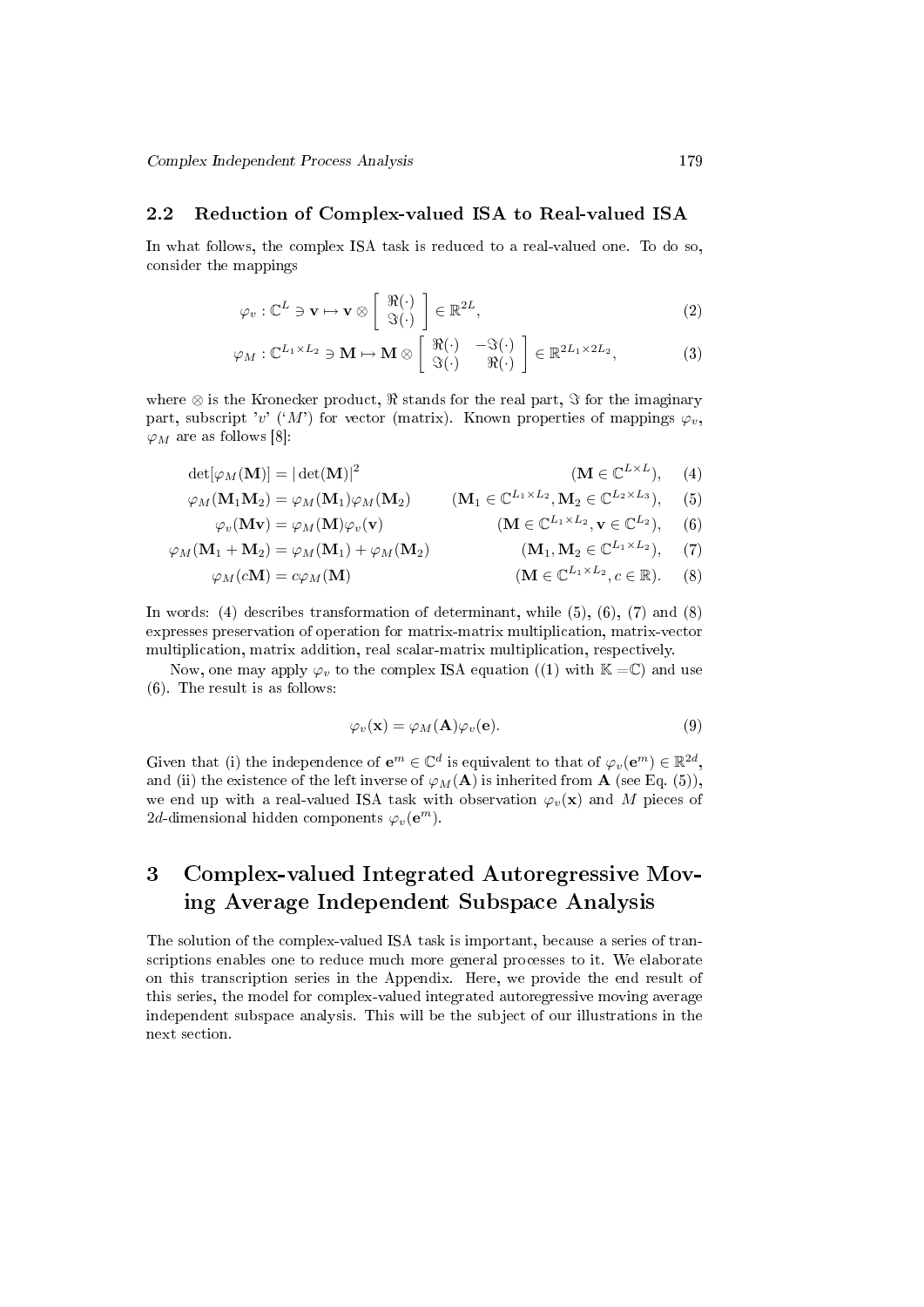The complex-valued autoregressive moving average independent subspace task is this:

$$
\mathbf{s}(t) = \sum_{i=1}^{p} \mathbf{P}_i \mathbf{s}(t-i) + \sum_{j=0}^{q} \mathbf{Q}_j \mathbf{e}(t-j),
$$
\n(10)

$$
\mathbf{x}(t) = \mathbf{A}\mathbf{s}(t). \tag{11}
$$

These equations can be written in a more compact form by introducing the notations  $\mathbf{P}[z] := \mathbf{I} - \sum_{i=1}^p \mathbf{P}_i z^i \in \mathbb{K}[z]^{D_s \times D_s}$  and  $\mathbf{Q}[z] := \sum_{j=0}^q \mathbf{Q}_j z^j \in \mathbb{K}[z]^{D_s \times D_e}$ . Here, polynomial matrices **P**[*z*] and **Q**[*z*] represent the autoregressive (AR) and the moving average (MA) parts, respectively. Now, we can simply write the complexvalued autoregressive moving average independent subspace task as this:

$$
\mathbf{P}[z]\mathbf{s} = \mathbf{Q}[z]\mathbf{e},\tag{12}
$$

$$
\mathbf{x} = \mathbf{A}\mathbf{s}.\tag{13}
$$

Now, we provide the definition of the complex-valued *integrated* autoregressive moving average independent subspace task. This means that the difference process is complex-valued autoregressive moving average process. For the sake of notational transparency, let  $\nabla^r[z] := (\mathbf{I} - \mathbf{I}z)^r$  denote the operator of the  $r^{th}$  order difference  $(0 \leq r \in \mathbb{Z})$ , where **I** is the identity matrix. Then, the general integrated task as is follows. We assume *M* pieces of hidden independent random variables (com*ponents*). Only the linear mixture of  $ARIMA(p, r, q)$  ( $0 \leq p, r \in \mathbb{Z}; -1 \leq q \in \mathbb{Z}$ ) processes driven by these hidden components is available for observation. Formally,

$$
\mathbf{P}[z]\nabla^r[z]\mathbf{s} = \mathbf{Q}[z]\mathbf{e},\tag{14}
$$

$$
\mathbf{x} = \mathbf{A}\mathbf{s},\tag{15}
$$

where  $e(t) = \left[e^1(t); \ldots; e^M(t)\right] \in \mathbb{K}^{D_e}$  ( $D_e = Md$ ) is a vector concatenated of the independent components  $e^{in}(t) \in \mathbb{R}^d$ . Observation  $\mathbf{x} \in \mathbb{K}^{D_x}$ , hidden source  $\mathbf{s} \in \mathbb{K}^{D_s},$  mixing matrix  $\mathbf{A} \in \mathbb{K}^{D_x \times D_s},$  polynomial matrices  $\mathbf{P}[z] := \mathbf{I} - \sum_{i=1}^p \mathbf{P}_i z^i \in$  $\mathbb{K}[z]^{D_s \times D_s}$  and  $\mathbf{Q}[z] := \sum_{j=0}^q \mathbf{Q}_j z^j \in \mathbb{K}[z]^{D_s \times D_e}$ . The task is to estimate the original source  $e(t)$  from observations  $\mathbf{x}(t)$ .

The conditions, when we can reduce the complex-valued integrated autoregressive moving average independent subspace task to an ISA task are as follows:

- 1. For a given  $m$ ,  $e^m(t)$  is i.i.d. in time  $t$ .
- 2.  $I(e^1, \ldots, e^M) = 0.$
- 3.  $\mathbf{A} \in \mathbb{C}^{D_x \times D_s}$  has full column rank.
- 4. Polynomial matrix  $P[z]$  is stable  $(det(P[z])$  has no roots within the closed unit circle).
- 5. The task is undercomplete:  $D_x > D_e$ .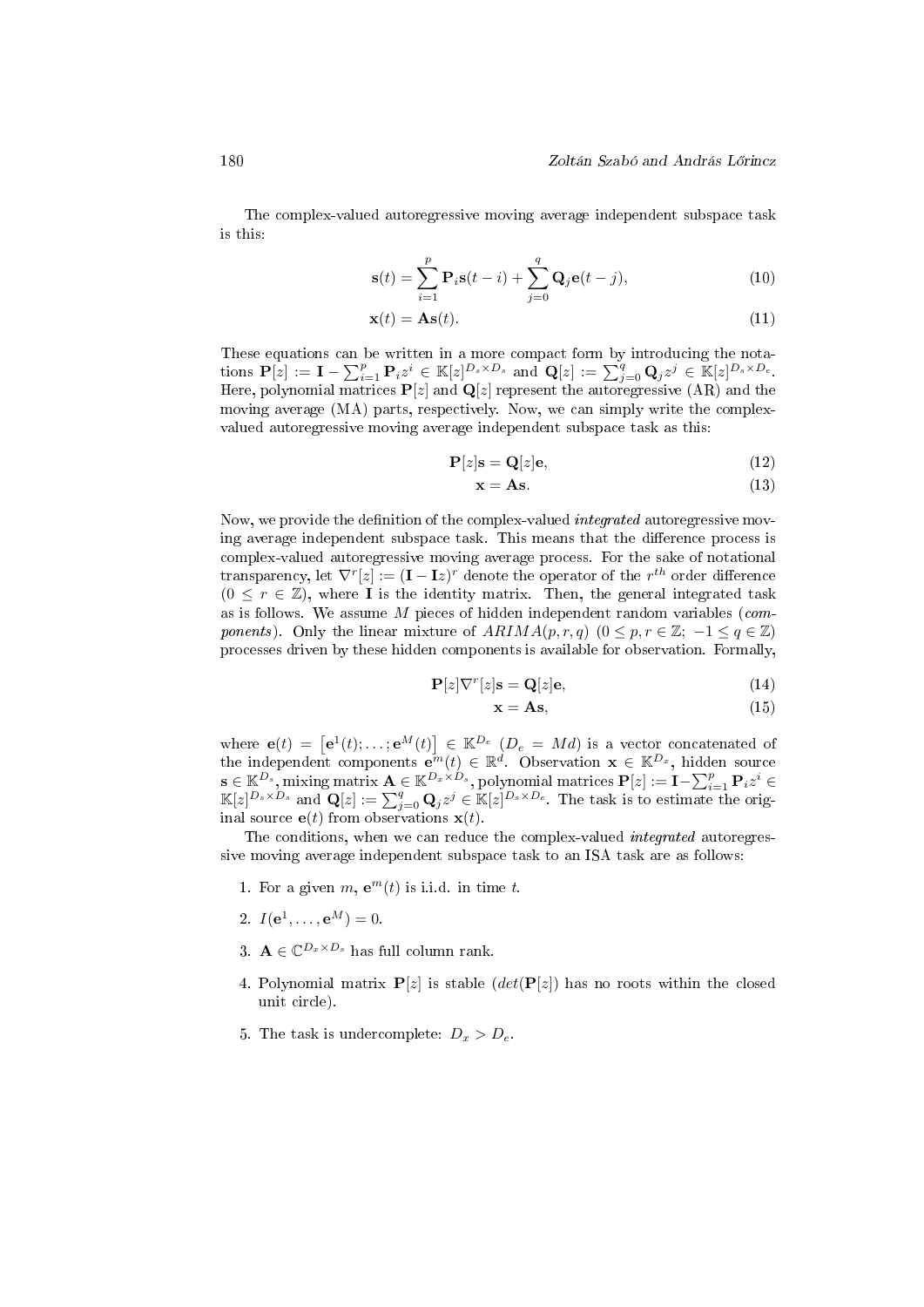The case of  $r = 0$  corresponds to the complex-valued autoregressive moving average independent subspace task. Details of the series of transcriptions can be found in the Appendix. The interested reader may find further details and a number of references about multidimensional independent component analysis in [13].

## 4 Illustrations

The complex-valued integrated autoregressive moving average independent subspace analysis problem can be reduced to a real ISA task as it is detailed in Appendix B. Here we illustrate the performance of the algorithm based on those reductions. To evaluate the solutions we use a performance measure given in Section 4.1. Our test database is described in Section 4.2. Numerical results are summarized in Section 4.3.

#### 4.1 Performance Index

Using the reduction principle of Section B, in the ideal case, the product of matrix  $\varphi_M(\mathbf{A})\varphi_M(\mathbf{Q}_0)$  and the matrices provided by PCA (principal component analysis), ISA, i.e.,  $\mathbf{G} := (\hat{\mathbf{W}}_{\text{ISA}} \hat{\mathbf{W}}_{\text{PCA}}) \varphi_M(\mathbf{A}) \varphi_M(\mathbf{Q}_0) \in \mathbb{R}^{2D_e \times 2D_e}$  is a block-permutation matrix made of  $2d \times 2d$  blocks. This block-permutation structure can be measured by the normalized version of the Amari-error [1] adapted to the ISA task [19]. Let us decompose matrix  $\mathbf{G} \in \mathbb{R}^{2D_e \times 2D_e}$  into blocks of size  $2d \times 2d$ :  $\mathbf{G} = [\mathbf{G}_{ij}]_{i,j=1,...,M}$ . Let  $g_{ij}$  denote the sum of the absolute values of matrix  $\mathbf{G}_{ij} \in \mathbb{R}^{2d \times 2d}$ . Now, the following term [15]

$$
r(\mathbf{G}) := \frac{1}{2M(M-1)} \left[ \sum_{i=1}^{M} \left( \frac{\sum_{j=1}^{M} g_{ij}}{\max_j g_{ij}} - 1 \right) + \sum_{j=1}^{M} \left( \frac{\sum_{i=1}^{M} g_{ij}}{\max_i g_{ij}} - 1 \right) \right]
$$
(16)

denotes the Amari-index that takes values in [0,1]: for an ideal block-permutation matrix **G** it takes 0; for the worst case it takes 1.

#### 4.2 Test Database

We created a database for the illustration, which is scalable in dimension *d*. The hidden sources  $e^m$  were defined by geometrical forms in  $\mathbb{C}^d$ . Using that  $\varphi_v : \mathbb{C}^d \to$  $\mathbb{R}^{2d}$  is a bijection, variables  $\mathbf{e}^m$  were created in  $\mathbb{R}^{2d}$ . Namely, we used geometrical forms in  $\mathbb{R}^{2d}$ , applied uniform sampling on these and the  $\varphi_v^{-1}$  derived image of the samples  $\mathbb{R}^{2d}$  was taken as  $e^m \in \mathbb{C}^d$ . Geometrical forms were chosen as follows. We used: (i) the surface of the unit ball, (ii) the straight lines that connect the opposing corners of the unit cube, (iii) the broken line between  $2d + 1$  points  $\mathbf{0} \to \mathbf{e}_1 \to \mathbf{e}_1 + \mathbf{e}_2 \to \ldots \to \mathbf{e}_1 + \ldots + \mathbf{e}_{2d}$  (where  $\mathbf{e}_i$  is the  $i$  canonical basis vector in  $\mathbb{R}^{2d},$  i.e., all of its coordinates are zero except the  $i,$  which is 1), and (iv) the skeleton of the unit square. Thus in our numerical studies the number of components *M* was equal to 4. For illustration, see Fig 1.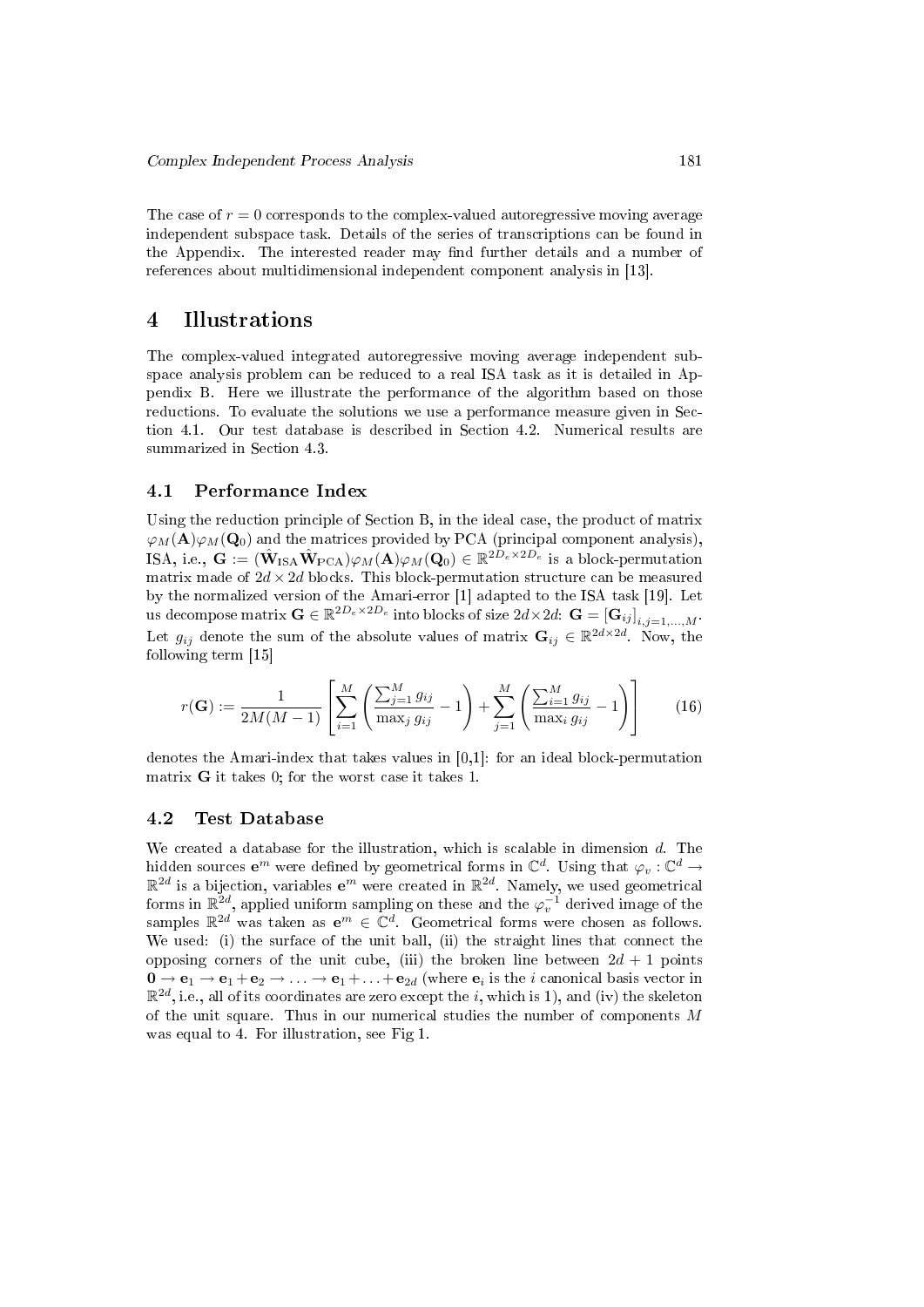

Figure 1: Illustration of our test database. Hidden components  $e^m \in \mathbb{C}^d$  are defined as variables uniformly distributed on geometrical forms, shown here. For this, bijection  $\varphi_v : \mathbb{C}^d \to \mathbb{R}^{2d}$  was used. The figure serves illustrative purposes only, because 2*d* is even.

#### 4.3 Simulations

We present our simulation results here. We focus on 2 distinct issues:

- 1. How does the estimation error scale with the number of samples? Sample number *T* ranged between  $2,000 \le T \le 30,000$  and the orders of the AR and MA processes were kept low:  $p = 1$ ,  $q = 1$  (precisely, MA order:  $q + 1 = 2$ ).
- 2. We assumed that polynomial matrix  $P[z]$  of Eq. (14) is stable. In the case of  $r = 0$  this means that process **s** is stationary. For  $r > 1$  the model describes non-stationary processes. It is expected that if the roots of  $P[z]$  are close to the unit circle then our estimation will deteriorate. We investigated this by generating polynomial matrix  $P[z]$  as follows:

$$
\mathbf{P}[z] = \prod_{i=1}^{p} (\mathbf{I} - \lambda \mathbf{U}_i z) \quad (|\lambda| < 1, \lambda \in \mathbb{R}) \tag{17}
$$

Matrices  $\mathbf{U}_i \in \mathbb{C}^{D_s \times D_s}$  were random unitary matrices and the  $\lambda \to 1$  limit was studied. Now, sample number was set to  $T = 20,000$ . For the 'small task'  $(p = 1, q = 1)$  we could not see relevant performance drops even for  $\lambda = 0.99$ , therefore we increased parameters p and q to 5 and 10, respectively.

In our simulations: (i) the measure of undercompleteness was  $2 (D_x = D_s =$  $2D_e$ , (ii) the Amari-index was used to measure the precision of our method. For all values of parameters  $(T, p, r, q)$ , the average performances upon 20 random initializations of  $e$ ,  $\mathbf{Q}[z]$ ,  $\mathbf{P}[z]$  and  $\mathbf{A}$  were taken. In economic computations, the value of *r* is typically  $\leq$  2, we investigated values between  $1 \leq r \leq 3$ . The coordinates of matrices  $\mathbf{Q}_j$  in the MA part (see Eq. (14)) were chosen independently and uniformly from the  ${\mathbf{v} = v_1 + iv_2 \in \mathbb{C} : -\frac{1}{2} \le v_1, v_2 \le \frac{1}{2}}$  complex unit square. The mixing matrix  $\bf{A}$  (see, Eq. (15)) was drawn randomly from the unitary group. Polynomial matrix  $P[z]$  was generated according to Eq. (17). The choice of  $\lambda$  is detailed later. The order of the AR estimation (see Fig. 4) was constrained from above as follows  $deg(\hat{W}_{AR}[z]) \leq 2(q+1) + p$  (i.e., two times the MA length + the AR length). We used the technique of [9] with the Schwarz's Bayesian Criterion to determine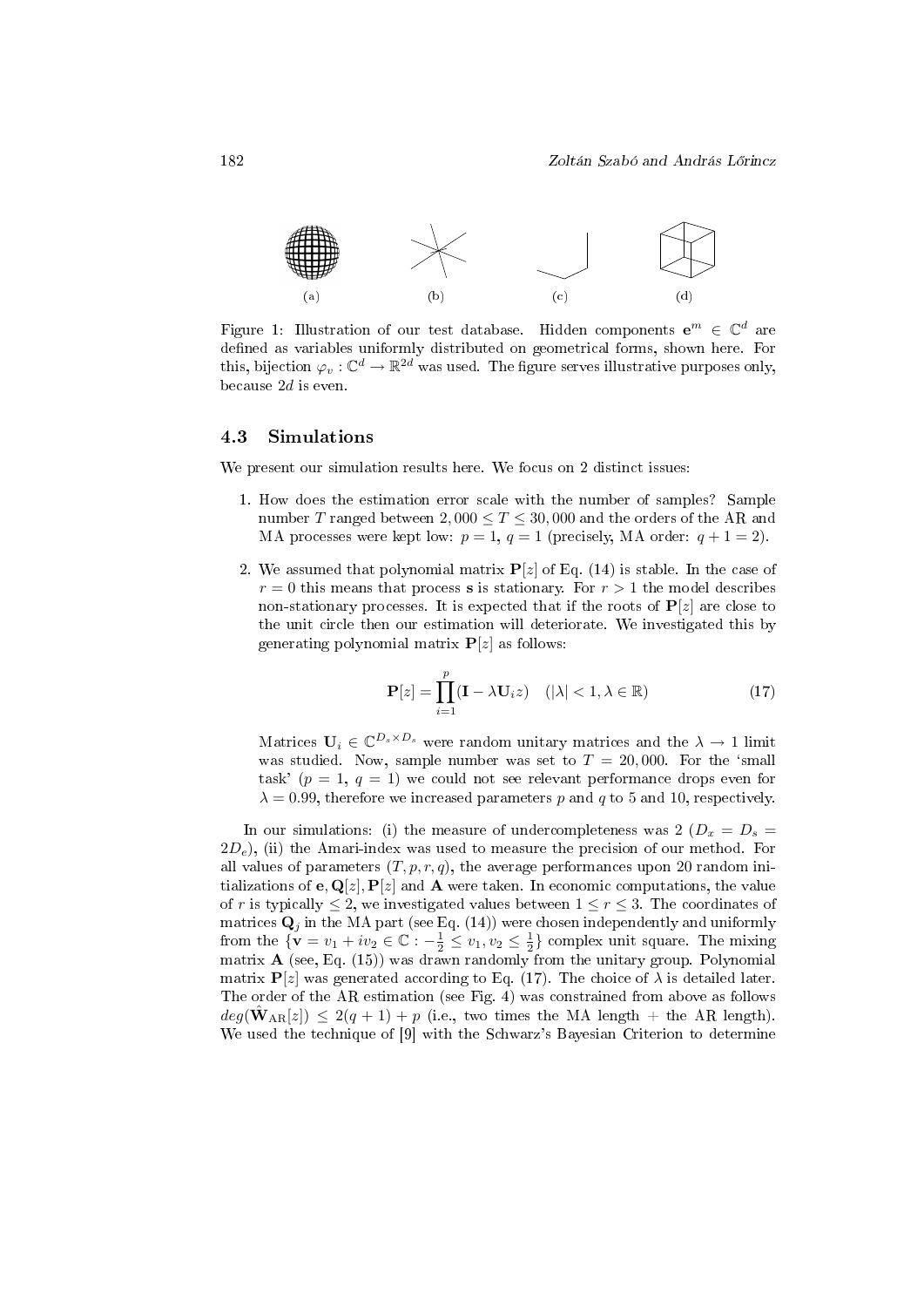the optimal order of the AR process. We applied the method of [14] to solve the associated ISA task.

In our first test the order of AR  $(p)$  and the order of MA processes  $(q)$  were set to the minimal meaningful values, 1. We investigated the estimation error as a function of the sample number. Parameter  $r$  of the process was set to  $r = 1, 2$  and 3 in the different computations. Sample number varied as  $T = 2, 5, 10, 20, 30 \cdot 10^3$ . Scaling properties of the algorithm were studied by changing the value of the dimension of the components *d* between 1 and 15. The value of  $\lambda$  was 0.9 (see, Eq. (17)). Our results are summarized in Fig. 2(e), with an illustrative example given in Fig. 2(a)-(d).<sup>2</sup> According to Fig. 2(e), our method could recover the hidden components with high precision. The Amari-index  $r(T)$  follows power law  $r(T) \propto T^{-c}$  ( $c > 0$ ). The power law is manifested by straight lines on loglog scales. The slope of the lines are about the same for different  $d$  values. The actual values of the Amari-index can be found in Table 1 for sample number  $T = 30,000$ 



Figure 2: Illustration of our method. (a)-(d): AR order  $p = 1$ , MA order  $q = 1$ , order of integration  $r = 1$ , sample number  $T = 30,000$ . (a)-(b): typical 2D projection of the observed mixed **x** signal, and its  $r^{th}$ -order difference. (c): estimated  $\mathsf{components}\left[\varphi_{v}(\mathbf{e}^{m})\right]$ . (d): Hinton-diagram of  $\mathbf{G},$  ideally block-permutation matrix with  $2 \times 2$  blocks. (e): average Amari-index as a function of the sample size on loglog scale for different dimensional (*d*) components;  $\lambda = 0.9$ ,  $p = 1$ ,  $q = 1$ ,  $r = 1$  $(r \leq 3)$ . For  $T = 30,000$ , the exact errors are shown in Table 1. (f): Estimation error on log scale as a function of the magnitude of the roots of polynomial matrix **P**[*z*]. (If  $\lambda = 1$  then the roots are on the unit circle.) Parameters:  $r = 1, 2$  and 3; AR order:  $p = 5$ ; MA order:  $q = 10$ .

<sup>&</sup>lt;sup>2</sup>The  $r = 1$  case is illustrated, results are similar in the studied  $r \leq 3$  domain.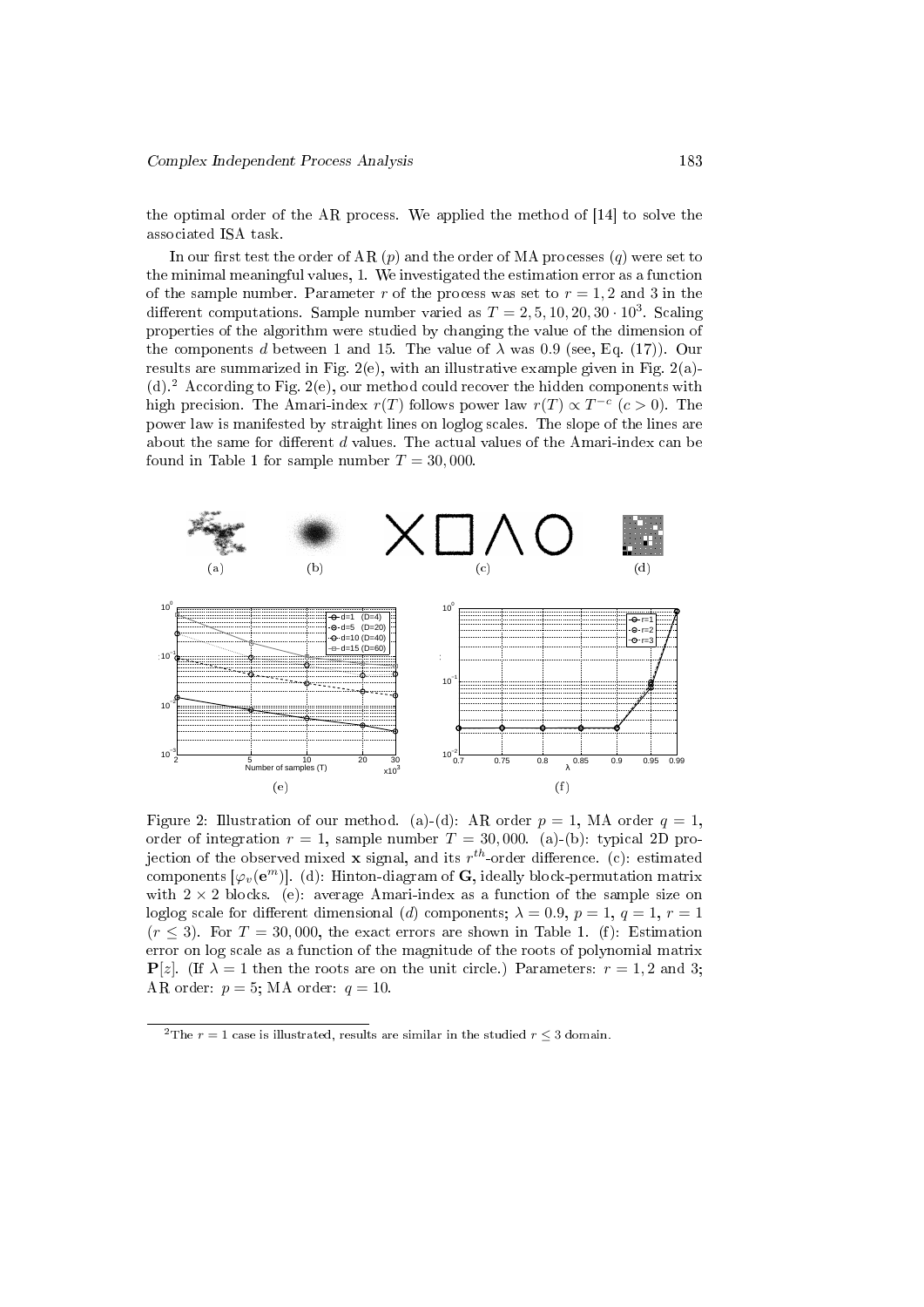In our other test we investigated what happens if the roots of polynomial matrix **P**[*z*] move towards the unit circle from the outside. In these simulations, parameter *λ* of Eq. (17) was varied. Our question was the following: How does our method behave when  $\lambda$  is close to 1? The sample number was set to  $T = 20,000$  and simultaneously the AR order  $p$ , and MA order  $q$  were increased to 5 and 10, respectively. Dimension *d* of components  $e^m$  was 5. Parameter *r* took values on 1,2 and 3. Results are shown in Fig.  $2(f)$ . According to this figure, there is a sudden change in the performance at around  $\lambda = 0.9 - 0.95$ . Estimations for parameters  $r = 1, 2$ and 3 have about the same errors. We note that for  $p = 1$  and  $q = 1$  we did not experience any degradation of performance up to  $\lambda = 0.99$ .

| $d=1$                                                                                            | $d=5$ | $d=10$ | $d=15$ |
|--------------------------------------------------------------------------------------------------|-------|--------|--------|
| $\boxed{0.29\% (\pm 0.05) \mid 1.59\% (\pm 0.05) \mid 4.36\% (\pm 2.61) \mid 6.40\% (\pm 3.10)}$ |       |        |        |

Table 1: Amari-index as a function of the dimension of the components *d*: average  $\pm$  std. Sample size:  $T = 30,000$ . For other sample numbers, see Fig. 2(e).

## 5 Conclusions

We have given a general framework for the search of hidden independent components in the complex domain. This integrated autoregressive moving average subspace problem formulation can cover several distinct assumptions. The hidden processes (i) may be multidimensional, (ii) can be autoregressive or moving average processes, and (iii) may be non-stationary processes, too. We have shown that the undercomplete version of this task can be reduced to real-valued ISA problem. We investigated the efficiency of our method by means of numerical simulations. We experienced that (i) the estimation error decreases and follows a power law as a function of the sample number and (ii) the estimation is robust if the AR term is stable.

### References

- [1] Amari, Shun-ichi, Cichocki, Andrzej, and Yang, Howard H. A new learning algorithm for blind signal separation. Advances in Neural Information Pro $cessing\ Systems, 8:757-763, 1996.$
- [2] Anemüller, Jörn, Sejnowski, Terrence J., and Makeig, Scott. Complex ICA of frequency-domain electroencephalographic data. Neural Networks, 16:1311 1323, 2003.
- [3] Calhoun, Vince D. and Adali, Tülay. Complex infomax: Convergence and approximation of infomax with complex nonlinearities. VLSI Signal Processing Systems for Signal, Image, and Video Technology,  $44(1/2):173-190$ , 2006.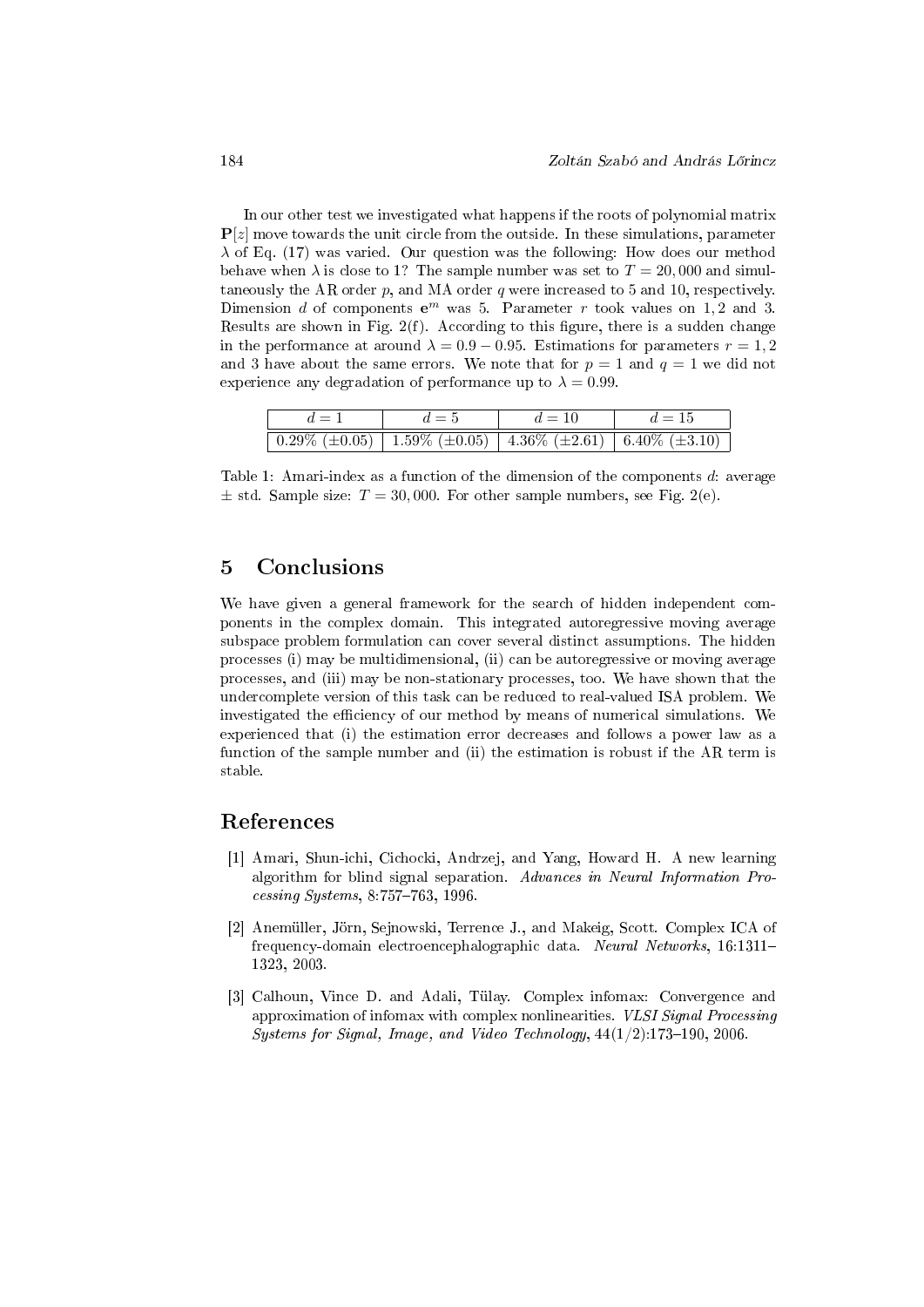- [4] Cichocki, Andrzej and Amari, Shun-ichi. Adaptive blind signal and image processing. John Wiley & Sons, 2002.
- [5] Eriksson, Jan. Complex random vectors and ICA models: Identifiability, uniqueness and separability. IEEE Transactions on Information Theory,  $52(3)$ , 2006.
- [6] Hirose, Akira. Complex-Valued Neural Networks: Theories and Applications, volume 5 of Series on Innovative Intelligence. World Scientific Publishing Co. Pte. Ltd., 2004.
- [7] Hyvärinen, Aapo. Independent component analysis for time-dependent stochastic processes. In Proceedings of ICANN, pages 541-546, Berlin, 1998. Springer-Verlag.
- [8] Krishnaiah, P. and Lin, Jugan. Complex elliptically symmetric distributions.  $Communications in Statistics, 15(12):3693-3718, 1986.$
- [9] Neumaier, Arnold and Schneider, Tapio. Estimation of parameters and eigenmodes of multivariate autoregressive models. ACM Transactions on Mathematical Software,  $27(1):27-57$ ,  $2001$ .
- [10] Póczos, Barnabás, Szabó, Zoltán, Kiszlinger, Melinda, and L®rincz, András. Independent process analysis without a priori dimensional information. In *Proceedings of ICA*, volume 4666 of *LNCS*, pages  $252-259$ . Springer-Verlag, 2007.
- [11] Póczos, Barnabás, Takács, Bálint, and Lőrincz, András. Independent subspace analysis on innovations. In *Proceedings of ECML*, pages  $698-706$ . Springer-Verlag, 2005.
- [12] Rajagopal, Ravikiran and Potter, Lee C. Multivariate MIMO FIR inverses. IEEE Transactions on Image Processing, 12:458 - 465, 2003.
- [13] Szabó, Zoltán. Separation Principles in Independent Process Analysis. PhD thesis, Eötvös Loránd University, Budapest, 2008. (submitted; available at http://nipg.inf.elte.hu/index.php?option=com\_ remository&Itemid=27&func=fileinfo&id=153).
- [14] Szabó, Zoltán and L®rincz, András. Real and complex independent subspace analysis by generalized variance. In *Proceedings of ICARN*, pages  $85-88$ , Liverpool, U.K., 2006. (Available at http://arxiv.org/abs/math.ST/0610438).
- [15] Szabó, Zoltán, Póczos, Barnabás, and L®rincz, András. Cross-entropy optimization for independent process analysis. In Proceedings of ICA, volume 3889 of  $LNCS$ , pages 909–916. Springer, 2006.
- [16] Szabó, Zoltán, Póczos, Barnabás, and L®rincz, András. Undercomplete blind subspace deconvolution. Journal of Machine Learning Research, 8:1063-1095, 2007.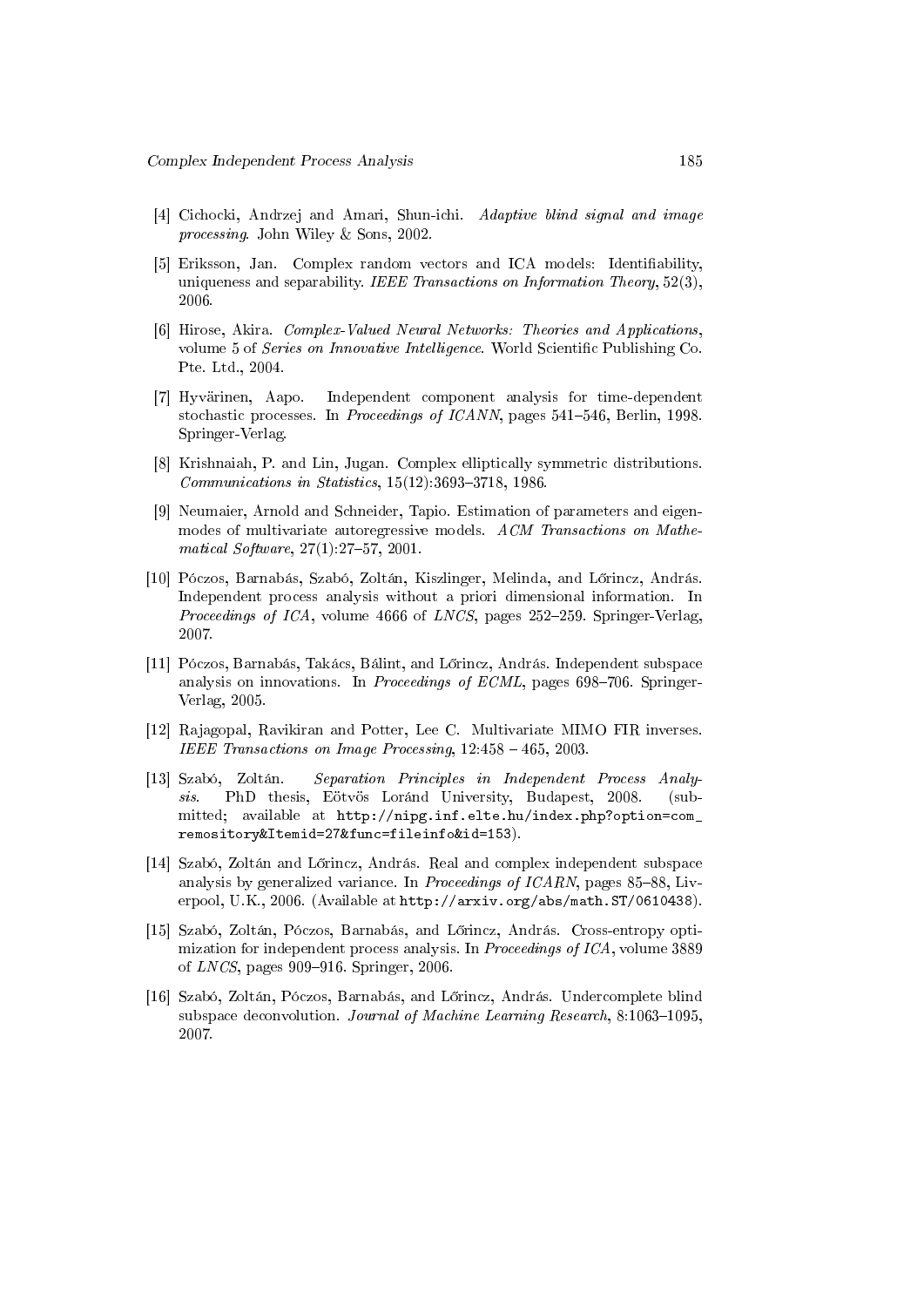- [17] Szabó, Zoltán, Póczos, Barnabás, and L®rincz, András. Undercomplete blind subspace deconvolution via linear prediction. In Proceedings of ECML, volume 4701 of *LNAI*, pages  $740-747$ . Springer-Verlag, 2007.
- [18] Theis, Fabian J. Uniqueness of complex and multidimensional independent component analysis. Signal Processing,  $84(5):951-956$ , 2004.
- [19] Theis, Fabian J. Multidimensional independent component analysis using characteristic functions. In Proceedings of EUSIPCO, Antalya, Turkey, 2005.

## Appendix

In this Appendix we elaborate on the details of the general K-ARIMA-IPA model. Section A: we describe special cases, going step-by-step to more general process models. In Section B we reduce the complex-valued ARIMA-IPA task to the realvalued case. This reduction is analogous to the main lines of Section 2.2.

## A The K-ARIMA-IPA Equations

We defined the ISA task in Section 2.1. In case of ISA, one assumes that the hidden sources are independent and identically distributed (i.i.d.) in time. Temporal independence is, however, a gross oversimplication of sources. Temporal dependencies can be diminished, e.g., by an

• autoregressive (AR) assumption for the hidden sources. This is the AR independent process analysis (AR-IPA) task [7, 11]:

$$
\mathbf{s}(t) = \sum_{i=1}^{p} \mathbf{P}_i \mathbf{s}(t-i) + \mathbf{Q}_0 \mathbf{e}(t),
$$
 (18)

$$
\mathbf{x}(t) = \mathbf{A}\mathbf{s}(t). \tag{19}
$$

Here, we assume the i.i.d. property for driving noise  $e(t)$ , but not for hidden source  $s(t)$ . The state equation  $((18))$  and the observation  $((19))$  can be written compactly using the polynomial matrix formalism: let *z* stand for the time-shift operation, that is  $(z\mathbf{v})(t) := \mathbf{v}(t-1)$  and polynomials of  $D_1 \times D_2$ matrices are denoted as  $\mathbb{K}[z]^{D_1 \times D_2} := {\mathbf{F}[z] = \sum_{n=0}^{N} \mathbf{F}_n z^n, \mathbf{F}_n \in \mathbb{K}^{D_1 \times D_2}}.$ Then, Eqs.  $(18)-(19)$  take the forms:

$$
\mathbf{P}[z] \mathbf{s} = \mathbf{Q}_0 \mathbf{e},\tag{20}
$$

$$
\mathbf{x} = \mathbf{A}\mathbf{s},\tag{21}
$$

where  $\mathbf{P}[z] := \mathbf{I} - \sum_{i=1}^{p} \mathbf{P}_i z^i \in \mathbb{K}[z]^{D_s \times D_s}$  represents the AR part of order *p*. For  $p = 0$ , the K-valued ISA (K-ISA) task is recovered.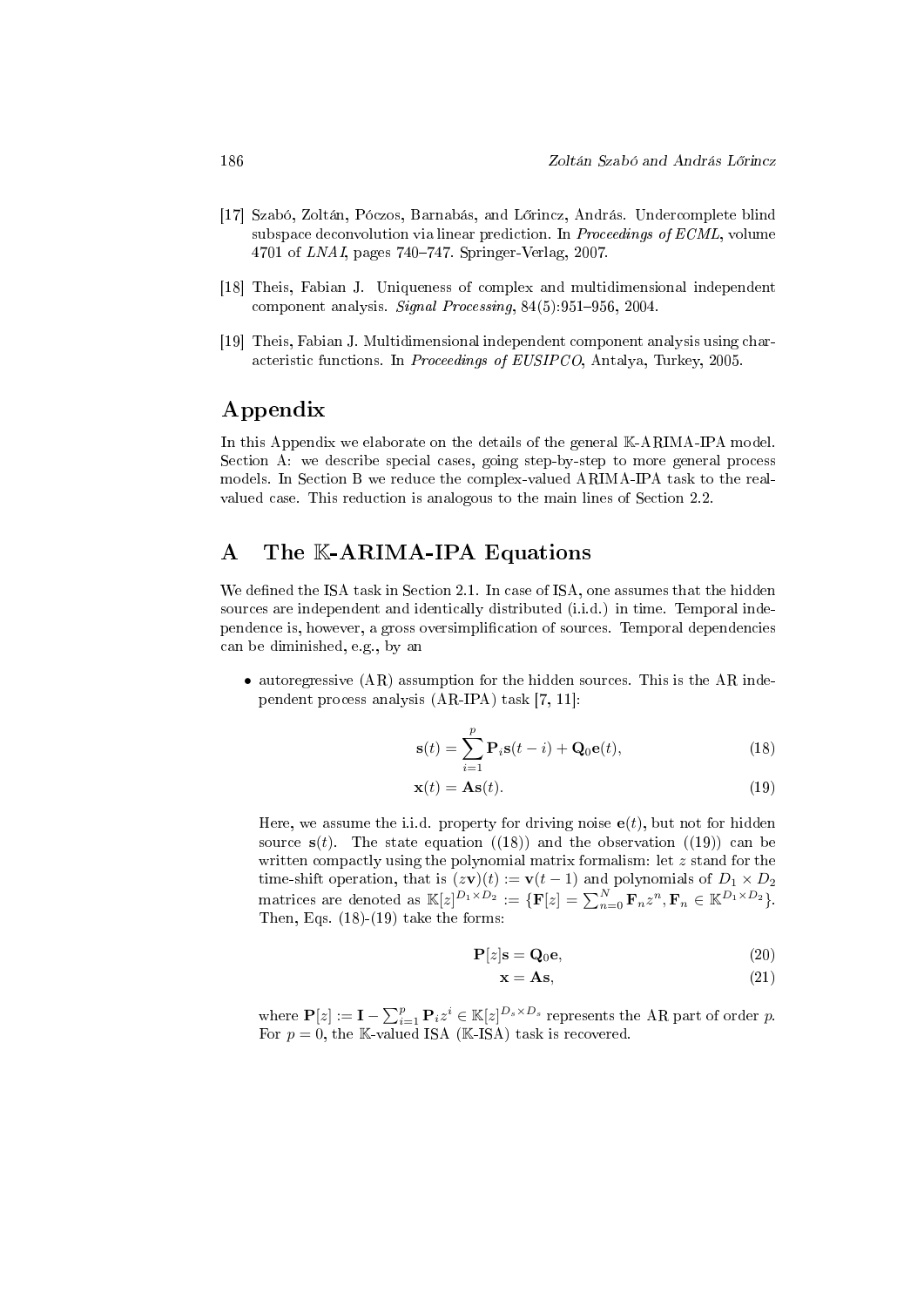• moving average (MA) assumption. The observation in the K-MA-IPA task (which could also be called K-blind subspace deconvolution (BSSD) [16, 17]) task) is as follows:

$$
\mathbf{x}(t) = \sum_{j=0}^{q} \mathbf{Q}_{j} \mathbf{e}(t-j).
$$
 (22)

In polynomial matrix form

$$
\mathbf{x} = \mathbf{Q}[z]\mathbf{e},\tag{23}
$$

where  $\mathbf{Q}[z] := \sum_{j=0}^{q} \mathbf{Q}_j z^j \in \mathbb{K}[z]^{D_s \times D_e}$  represents the MA part of order *q*. Here:

- $-$  for  $q = 0$  the K-ISA task appears.
- $-I$  If  $d=1$  holds, then we end up with the K-BSD (K-blind source deconvolution) problem.

Combining the AR and the MA assumptions the K-ARMA-IPA task emerges:

$$
\mathbf{s}(t) = \sum_{i=1}^{p} \mathbf{P}_i \mathbf{s}(t-i) + \sum_{j=0}^{q} \mathbf{Q}_j \mathbf{e}(t-j),
$$
 (24)

$$
\mathbf{x}(t) = \mathbf{A}\mathbf{s}(t),\tag{25}
$$

which can be written compactly as

$$
\mathbf{P}[z]\mathbf{s} = \mathbf{Q}[z]\mathbf{e},\tag{26}
$$

$$
x = As,\t(27)
$$

where  $\mathbf{P}[z] := \mathbf{I} - \sum_{i=1}^p \mathbf{P}_i z^i \in \mathbb{K}[z]^{D_s \times D_s}$  and  $\mathbf{Q}[z] := \sum_{j=0}^q \mathbf{Q}_j z^j \in \mathbb{K}[z]^{D_s \times D_e}$ . For the general ARMA process the condition is that polynomial matrix **P**[*z*] is stable, that is  $\det(\mathbf{P}[z]) \neq 0$ , for all  $z \in \mathbb{C}, |z| \leq 1$ . We note that the stability of **P**[*z*] implies the stationarity of ARMA process **s**.

Using temporal differences, we enter the domain of non-stationary processes. In such case the ARMA property is assumed for the first order difference process  $\mathbf{s}(t)$  −  $s(t-1)$ , or similarly for higher order difference processes. For the general order *r*, let  $\nabla^r[z] := (\mathbf{I} - \mathbf{I}z)^r$  denote the operator of the  $r^{th}$  order difference  $(0 \le r \in \mathbb{Z})$ , where I is the identity matrix. Then, the definition of the K-ARIMA-IPA task as is follows. We assume *M* pieces of hidden independent random variables (components). Only the linear mixture of  $ARIMA(p,r,q)$  ( $0 \leq p, r \in \mathbb{Z}; -1 \leq q \in \mathbb{Z}$ ) processes driven by these hidden components is available for observation. Formally,

$$
\mathbf{P}[z]\nabla^r[z]\mathbf{s} = \mathbf{Q}[z]\mathbf{e},\tag{28}
$$

$$
\mathbf{x} = \mathbf{A}\mathbf{s},\tag{29}
$$

where  $e(t) = \left[e^1(t); \ldots; e^M(t)\right] \in \mathbb{K}^{D_e}$  ( $D_e = Md$ ) is a vector concatenated of the independent components  $e^{in}(t) \in \mathbb{R}^d$ . Observation  $\mathbf{x} \in \mathbb{K}^{D_x}$ , hidden source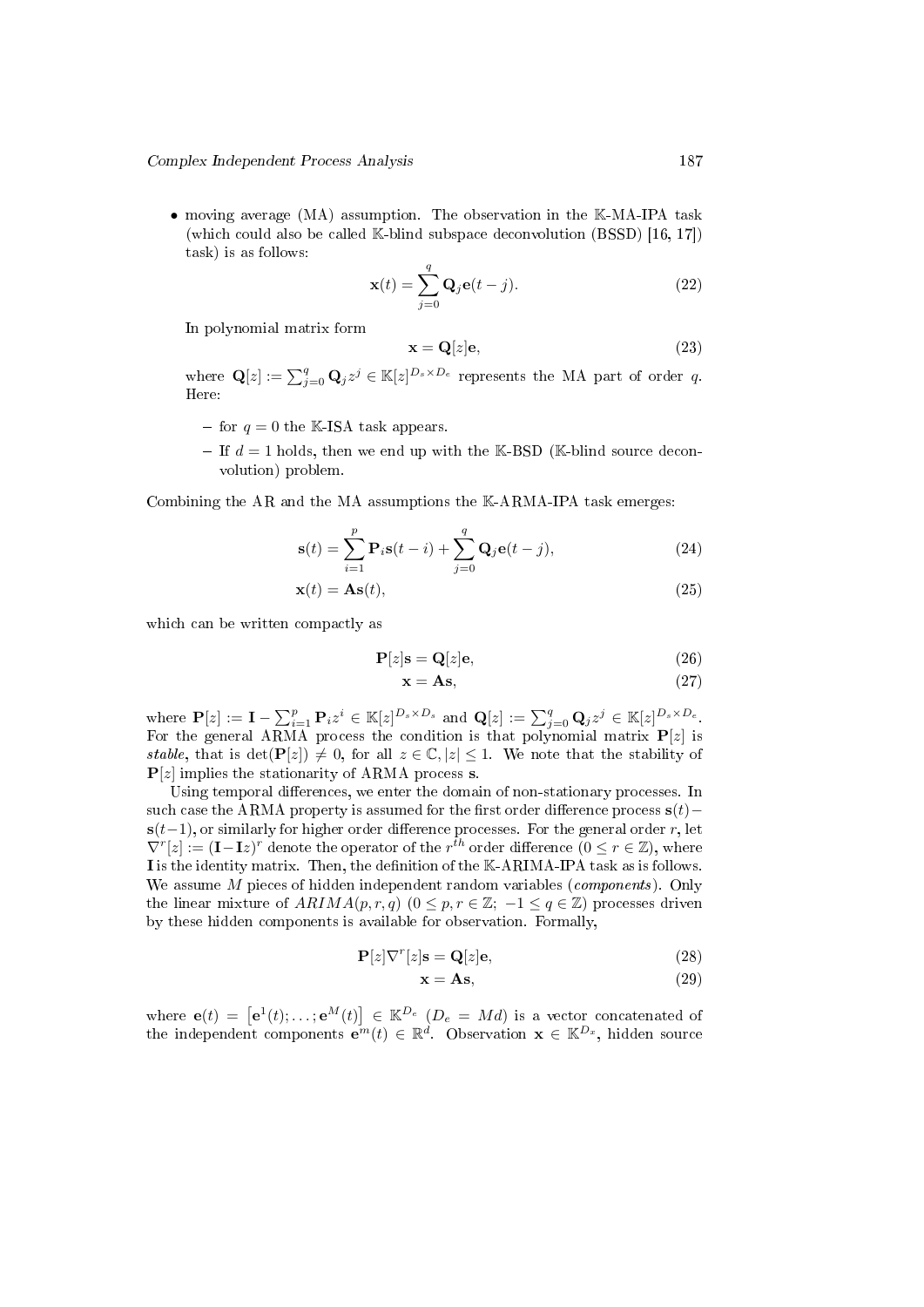

Figure 3: The K-ARIMA-IPA model. Arrows show the direction of generalization. The labels of the arrows explain the method of the generalization. For example: <sup>∗</sup>K-ICA <sup>d≥1</sup>→<sup>K</sup>-ISA' means that the K-ISA task is the generalization of the K-ICA task such that the hidden independent sources may be multidimensional, i.e.,  $d \geq 1$ .

 $\mathbf{s} \in \mathbb{K}^{D_s},$  mixing matrix  $\mathbf{A} \in \mathbb{K}^{D_x \times D_s},$  polynomial matrices  $\mathbf{P}[z] := \mathbf{I} - \sum_{i=1}^p \mathbf{P}_i z^i \in$  $\mathbb{K}[z]^{D_s \times D_s}$  and  $\mathbf{Q}[z] := \sum_{j=0}^q \mathbf{Q}_j z^j \in \mathbb{K}[z]^{D_s \times D_e}$ . The goal of the K-ARIMA-IPA task is to estimate the original source  $e(t)$  from observations  $\mathbf{x}(t)$ .

Our K-ARIMA-IPA assumptions are listed below:

- 1. For a given  $m$ ,  $e^m(t)$  is i.i.d. in time  $t$ .
- 2.  $I(e^1, \ldots, e^M) = 0.$
- 3.  $\mathbf{A} \in \mathbb{K}^{D_x \times D_s}$  has full column rank.
- 4. Polynomial matrix **P**[*z*] is stable.

The K-ARMA-IPA task corresponds to the  $r = 0$  case.

The relations amongst the different tasks are summarized in Fig. 3.

## B Decomposition of the C-uARIMA-IPA Model

Here, we reduce the  $\mathbb{C}\text{-ARIMA-IPA task to } \mathbb{R}\text{-ISA}$  for the *undercomplete* case ( $D_x$ )  $D_e$ ; C-uARIMA-IPA; letter 'u' is to show the restriction for the undercomplete case). The reduction takes two steps:

1. In Section B.1, the C-uARIMA-IPA task is reduced to the R-uARIMA-IPA task.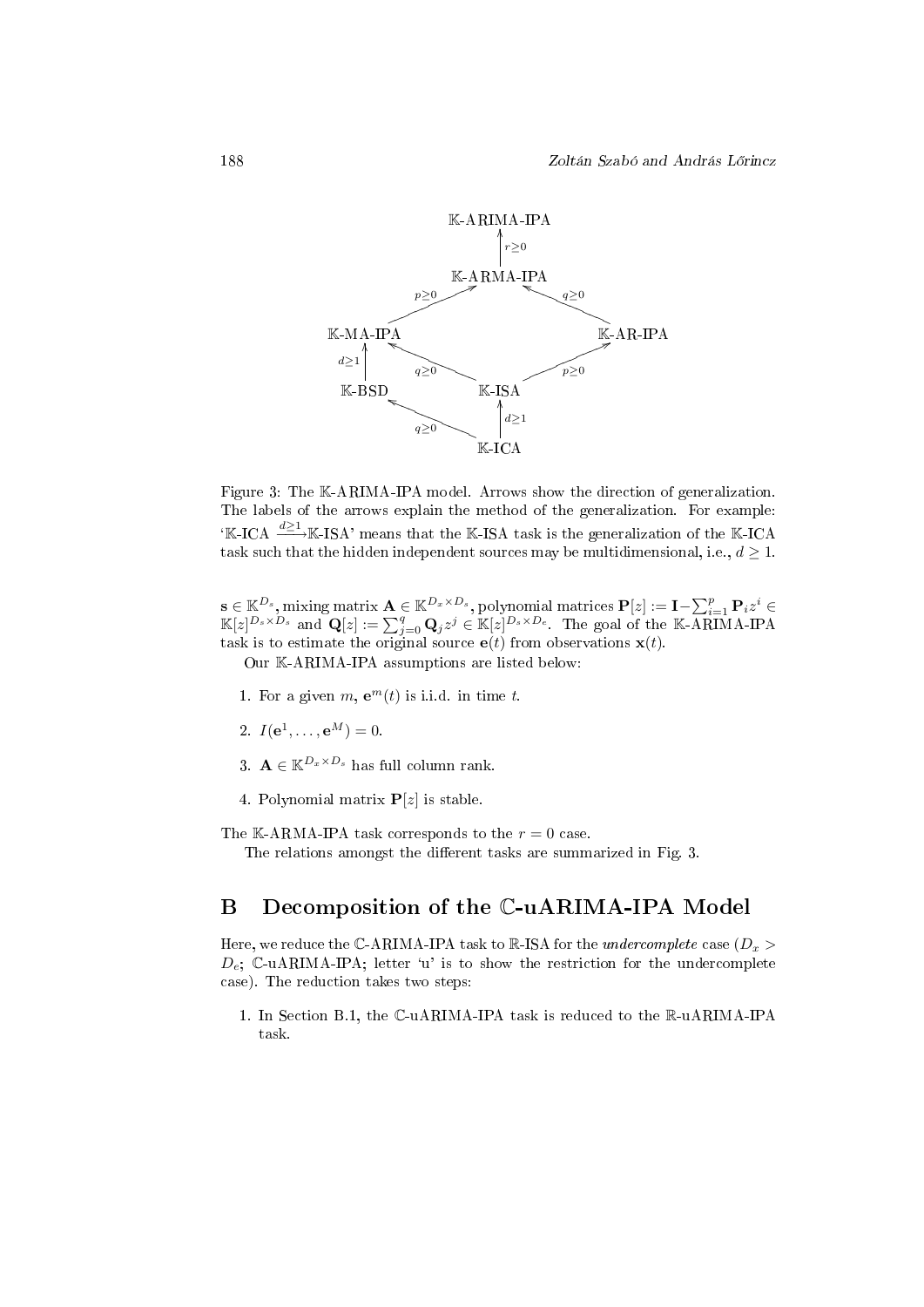2. The R-uARIMA-IPA task can be solved following the route suggested in [10], because it can be reduced to the R-ISA task. The undercomplete assumption is used in the second step only. For the sake of completeness, we also provide a description of the second step (Section B.2).

In addition to the conditions of the ARIMA-IPA task, we assume that  $\mathbf{Q}[z]$  has left inverse. In other words, there exists a polynomial matrix  $\mathbf{W}[z] \in \mathbb{R}[z]^{D_e \times D_s}$  such that  $\mathbf{W}[z]\mathbf{Q}[z] = \mathbf{I}_{D_e}$  (thus  $D_s > D_e$ )<sup>3</sup>.

## B.1 Reducing the Complex ARIMA-IPA Task to Real Variables

Here we reduce the tasks of Fig. 3, which have complex variables to real variables. In particular, we reduce the C-uARIMA-IPA problem to the R-uARIMA-IPA task.

One may apply  $\varphi$ <sup>*v*</sup> to the (28)-(29) C-ARIMA-IPA equations (with  $\mathbb{K} = \mathbb{C}$ ) and use  $(6)-(8)$ . The result is as follows:

$$
\varphi_M(\mathbf{P}[z])\nabla^r[z]\varphi_v(\mathbf{s}) = \varphi_M(\mathbf{Q}[z])\varphi_v(\mathbf{e}),\tag{30}
$$

$$
\varphi_v(\mathbf{x}) = \varphi_M(\mathbf{A})\varphi_v(\mathbf{s}).\tag{31}
$$

Given that (i) the independence of  $e^m \in \mathbb{C}^d$  is equivalent to that of  $\varphi_v(e^m) \in \mathbb{R}^{2d}$ , and (ii) the stability of  $\varphi_M(\mathbf{P}[z])$  and the existence of the left inverse of  $\varphi_M(\mathbf{Q}[z])$ are inherited from  $P[z]$  and  $Q[z]$ , respectively (see Eqs. (4) and (5)), we end up with an R-ARIMA-IPA task with  $(p, r, q)$  parameters and M pieces of 2d-dimensional hidden components  $\varphi_v(\mathbf{e}^m)$ .

### B.2 Reduction of R-uARIMA-IPA to R-ISA

We ended up with a  $\mathbb{R}$ -uARIMA-IPA task in Section B.1. This task can be reduced to a R-ISA task as it has been shown in [10]. The reduction requires two steps: (i) temporal differencing and (ii) linear prediction. These steps are formalized by the following lemmas:

**Lemma 1.** Differentiating the observation **x** of an  $\mathbb{R}\text{-}(u) A R I M A$ -IPA task in  $r^{th}$ order one obtains an  $\mathbb{R}-(u)ARMA-IPA$  task:

$$
\mathbf{P}[z] (\nabla^r [z] \mathbf{s}) = \mathbf{Q}[z] \mathbf{e},\tag{32}
$$

$$
\nabla^r[z] \mathbf{x} = \mathbf{A} (\nabla^r[z] \mathbf{s}), \qquad (33)
$$

(where, the relation  $z\mathbf{x} = \mathbf{A}(z\mathbf{s})$  has been used).

We note that polynomial matrix  $\varphi_M(\mathbf{Q}[z])$  derived from the C-uARIMA-IPA task has a left inverse (see Section B.1). Thus, we can apply the above quoted linear prediction based result:

 $\frac{3}{3}$ One can show for  $D_s > D_e$  that under mild conditions  $\mathbf{Q}[z]$  has left inverse with probability 1 [12]; e.g., when the matrix  $[\mathbf{Q}_0, \dots, \mathbf{Q}_q]$  is drawn from a continuous distribution.